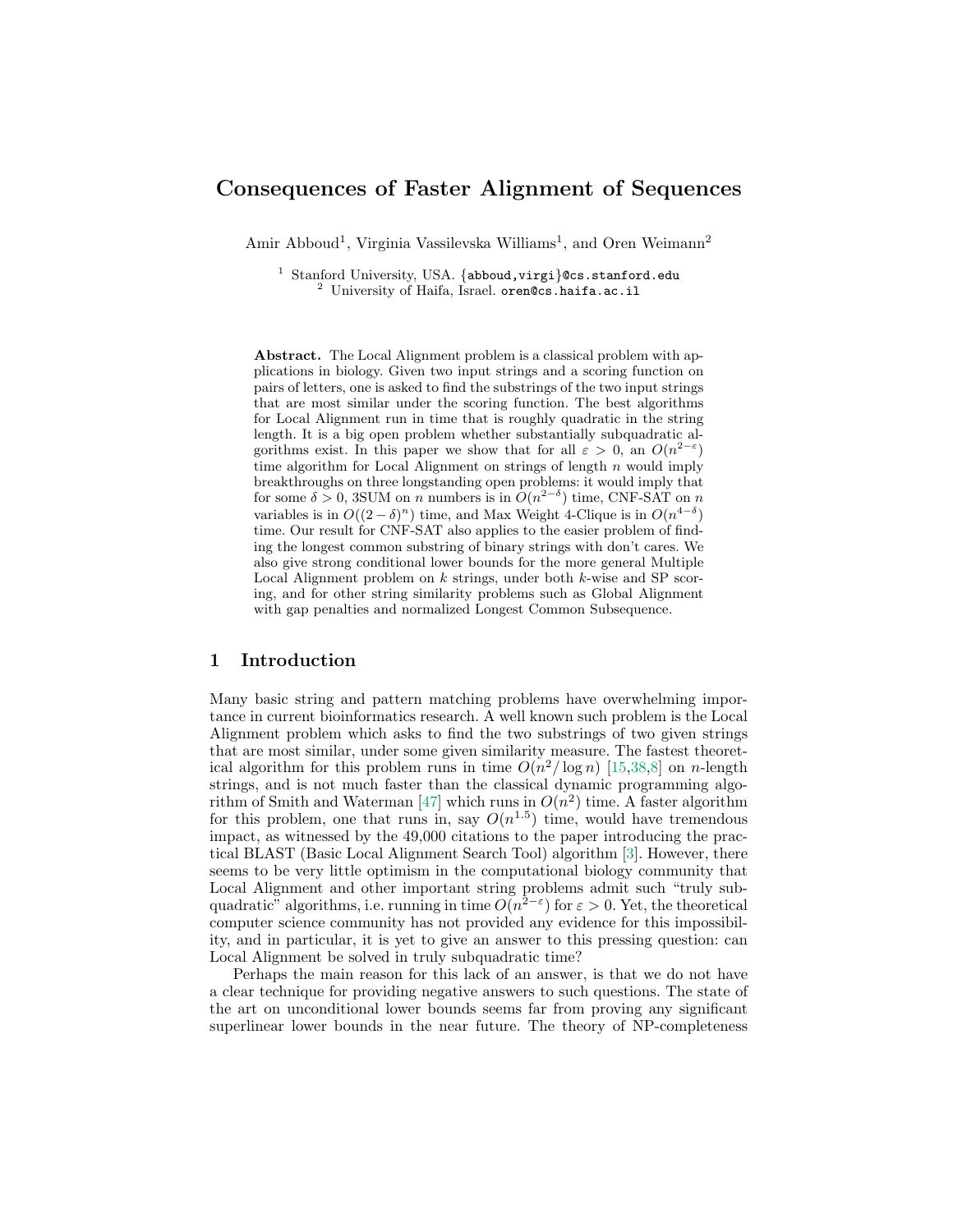cannot distinguish between quadratic upper bounds and  $n^{1.5}$  ones. The  $W[t]$ hardness approach of parameterized complexity requires parameterization, and like NP-hardness, does not distinguish between differing polynomial runtimes. Another approach is to prove lower bounds for a restricted family of algorithms. However, it is unclear what an appropriate candidate family would be, and either way, a restricted model lower bound only gives a partial answer to the question.

Our approach. We follow an approach that can be viewed as a refinement of NP-hardness. The importance of showing NP-hardness for a certain problem lies in the consequence that a polynomial time algorithm for this problem would also imply a polynomial time algorithm for many other problems that are widely believed to require superpolynomial solutions. The goal of this work and previous works that are mentioned below is to develop such theory that is able to prove that improving the exact running times of certain problems would also imply surprising algorithms for many other problems and is therefore unlikely.

Using this approach we are able to provide the following answer to our pressing question, which is stated more formally in our theorems: A truly subquadratic algorithm for Local Alignment is unlikely because it would also give truly faster algorithms for other famous problems like CNF-SAT, 3-SUM and Max-Weight-4- Clique, implying breakthroughs in three different areas of computer science: the satisfiability algorithms and circuit lower bounds, the computational geometry and the graph algorithms communities!

To provide such answers, to this and other important questions about the optimality of current upper bounds for string problems, we devise careful reductions to the string problems from famous problems that are widely believed to require certain running times, not necessarily quadratic.

#### 1.1 3-SUM Hardness

The most prominent example of this approach is the theory of 3-SUM hardness which was introduced by Gajentaan and Overmars [\[25\]](#page-10-2) and has been used to show that subquadratic upper bounds for many problems in Computational Geometry are unlikely.

In the 3-SUM problem we are given three lists of  $n$  numbers and are asked whether we can pick a number from each list so that the sum is 0. A simple algorithm solves the problem in  $\tilde{O}(n^2)$  time, and Baran, Demaine and Pătraşcu [\[6\]](#page-10-3) were able to get a  $O(n^2/\log^2 n)$  solution, yet any improvement beyond this seems unlikely and it is a widely believed conjecture that a polynomial improvement on the upper bound is impossible. Support for this belief comes from the  $\Omega(n^2)$ lower bound for the depth of an algebraic decision tree for the problem [\[23\]](#page-10-4).

Conjecture 1 (3-SUM Conjecture) In the Word RAM model with words of  $O(\log n)$  bits, any algorithm requires  $n^{2-o(1)}$  time in expectation to determine whether three sets  $A, B, C \subset \{-n^3, \ldots, n^3\}$  with  $|A| = |B| = |C| = n$  integers contain three elements  $a \in A, b \in B, c \in C$  with  $a + b + c = 0$ .

Since [\[25\]](#page-10-2), there have been many papers proving the hardness of computational geometry problems, based on 3SUM, e.g. [\[19](#page-10-5)[,37,](#page-11-2)[22,](#page-10-6)[13,](#page-10-7)[7\]](#page-10-8). More recently, the 3-SUM Conjecture has been used in surprising ways to show polynomial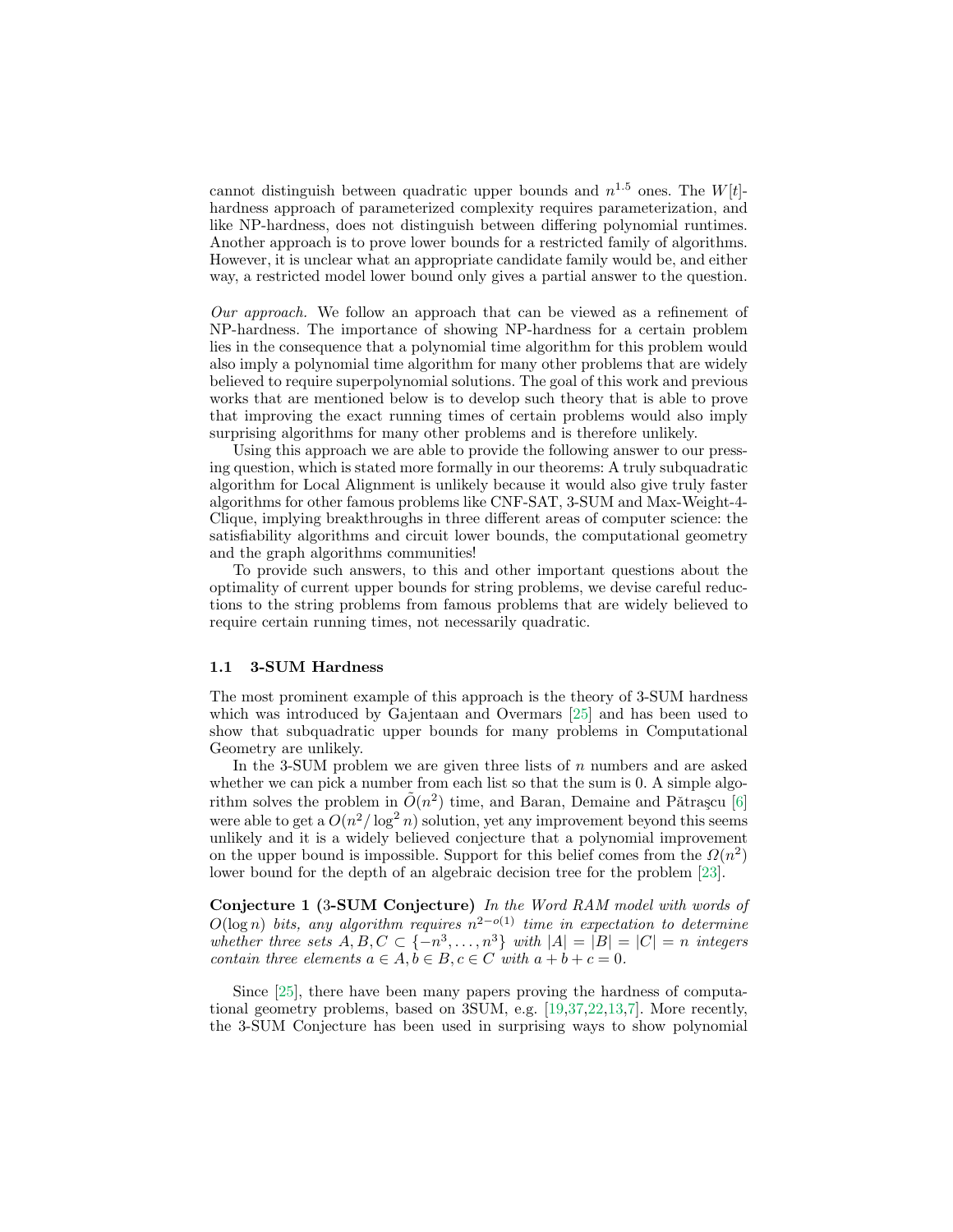lower bounds for purely combinatorial problems in dynamic algorithms [\[40,](#page-11-3)[2\]](#page-9-1) and Graph algorithms [\[40,](#page-11-3)[32](#page-11-4)[,48\]](#page-11-5). The only previous work relating 3-SUM to a Stringology problem, to our knowledge, is the result of Chen et al. [\[12\]](#page-10-9) showing that under the 3-SUM Conjecture, when the input strings are encodings of much longer strings, using Run-Length-Encoding, then the string matching with don't cares problem requires time that is quadratic in the lengths of the compressions. This string problem, however, is strongly related to geometric problems and is less "combinatorial" than the problems we consider here (e.g. it is solvable by a sweep-line algorithm). Thus our reductions require different techniques.

We expand the list of 3-SUM hard problems, showing a reduction from 3-SUM to the Local Alignment problem, proving that a truly subquadratic algorithm for Local Alignment is impossible under the 3-SUM Conjecture, provided the alphabet is large enough.

<span id="page-2-0"></span>**Theorem 1.** If for some  $\varepsilon > 0$ ,  $\delta \in (0,1)$ , one can solve the Local Alignment problem on two strings of length n over an alphabet of size  $n^{1-\delta}$  in time  $O(n^{2-\delta-\varepsilon})$ , then the 3-SUM Conjecture is false.

To prove Theorem [1](#page-2-0) we combine a recent reduction from  $k$ -SUM to  $k$ -Vector-SUM [\[1\]](#page-9-2) with an efficient self reduction for 3-SUM using hashing [\[6,](#page-10-3)[40\]](#page-11-3), then we carefully construct a scoring scheme. The details are given in Section [3.](#page-6-0)

We note that it is not hard to argue that there is an unconditional lower bound of  $\min\{|{\Sigma}|^2, n^2\}$  for Local Alignment where  ${\Sigma}$  is the alphabet. When  $|\Sigma| = n^{1-\delta}$ , this lower bound is  $\Omega(n^{2-2\delta})$ . Our lower bound for such alphabets is essentially  $n^{2-\delta}$  which is a *polynomial* improvement over  $n^{2-2\delta}$ . Nevertheless, our reduction requires alphabet size at least  $n^{\varepsilon}$  for some arbitrarily small but constant  $\varepsilon > 0$ , and the really interesting case of Local Alignment is when the alphabet size is constant, e.g. 4 for DNA and RNA sequences and 20 for protein sequences. We are not able to use the 3-SUM Conjecture to conclude a lower bound for this case. To handle the constant alphabet case, we turn to the presumed hardness of CNF-SAT to prove a lower bound even for binary strings.

#### 1.2 Strong ETH Hardness

Despite hundreds of papers on faster exponential algorithms for NP-Hard problems in recent years (see the surveys by Woeginger for an exposition [\[52\]](#page-11-6)), and despite the remarkable effort put into obtaining faster satisfiability algorithms, the best upper bounds for CNF-SAT on  $n$  variables and  $m$  clauses remain of the form  $2^{n-o(n)}$ poly  $(m)$  (e.g. [\[28,](#page-10-10)[41,](#page-11-7)[46\]](#page-11-8)). The Strong Exponential Time Hypothesis (Strong ETH) of Impagliazzo, Paturi and Zane, which has received a lot of attention recently, states that better algorithms do not exist.

Conjecture 2 (Strong ETH) For every  $\varepsilon > 0$ , there exists a k, such that SAT on k-CNF formulas on n variables cannot be solved in  $O^*(2^{(1-\varepsilon)n})$  time.

Strong ETH is an extremely popular conjecture in the exact exponential time algorithms community [\[11](#page-10-11)[,18,](#page-10-12)[35,](#page-11-9)[17\]](#page-10-13), and Cygan et al. [\[16\]](#page-10-14) even showed it to be equivalent to assuming that several other NP-hard problems essentially require exhaustive search. Recently, many surprising lower bounds in several different areas were shown to hold under the SETH, including lower bounds for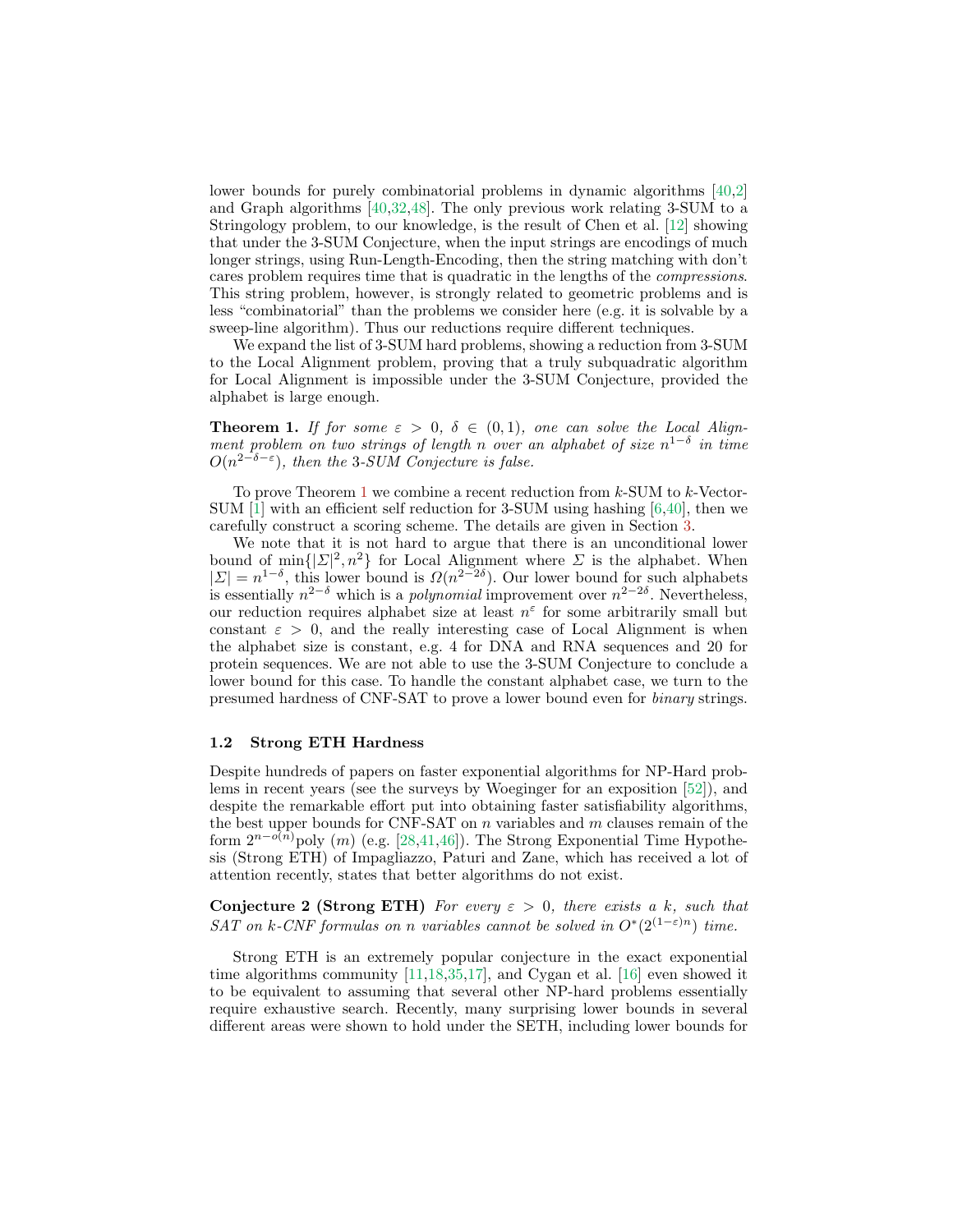approximating the diameter of a sparse graph [\[45\]](#page-11-10), for maintaining the number of strongly connected components in a dynamic graph [\[2\]](#page-9-1), and for the 3-party communication complexity of Set-Disjointness [\[43\]](#page-11-11).

We show a reduction from CNF-SAT to the *longest common substring with* don't cares problem, which is one of the simplest string problems for which truly subquadratic algorithms are not known and is a very restricted version of the Local Alignment problem.

Definition 1 (The longest common substring with don't cares prob**lem).** Given a string S over alphabet  $\Sigma = \{0, 1\}$  and a string T over  $\Sigma \cup \{\star\},$ find the length of the longest string that is a substring of both  $S$  and  $T$ , where a  $\star$  in T can be treated as either 0 or 1.

If don't care letters are not allowed, the problem can be solved using a generalized suffix tree in  $O(n)$  time [\[27\]](#page-10-15). If instead of looking for the longest common substring, one wants to check whether a binary string with don't cares appears as a substring in a length n binary string, then there are  $O(n \log n)$  time algorithms based on the Fast Fourier Transform [\[24,](#page-10-16)[31,](#page-11-12)[33\]](#page-11-13). Thus only slight variations of the longest common substring with don't cares problem admit almost *linear* time solutions, yet our reduction implies that a truly *subquadratic* algorithm for it refutes Strong ETH!

<span id="page-3-0"></span>**Theorem 2.** If for some  $\varepsilon > 0$  one can solve either the Local Alignment problem on two binary strings of length n, or the longest common substring with don't cares problem in time  $O(n^{2-\epsilon})$ , then Strong ETH is false.

To prove Theorem [2](#page-3-0) we represent a partial assignment to the variables of our formula with a substring, and we make sure that two substrings will match if and only if the two partial assignments satisfy all the clauses of our formula. The details are given in Section [2.](#page-5-0)

#### 1.3 Multiple Sequence Alignment

In Gusfield's book [\[27\]](#page-10-15), algorithms for comparing multiple strings are called "the holy grail" of current research in computational biology. One of the important tasks is the Multiple Local Alignment (MLA) problem [\[34\]](#page-11-14) defined as follows. Given k strings  $T_1, \ldots, T_k$  over some alphabet, find substrings  $S_1, \ldots, S_k$  (where  $S_i$  is a substring of  $T_i$ ) whose alignment has maximum score. There are multiple ways to define the alignment score between  $k$  substrings but we focus on two options, the most general k-wise scoring scheme and the most popular Sum of Pairs (SP) scoring scheme [\[5\]](#page-10-17).

The k-wise scoring function  $s(\cdot, \ldots, \cdot)$  which is given as a k dimensional matrix with  $(|\Sigma|)^k$  entries. This case is called k-wise scoring, and the score of an alignment of k strings  $s_1, \ldots, s_k$  is  $\sum_i s(s_1[i], \ldots, s_k[i])^3$  $\sum_i s(s_1[i], \ldots, s_k[i])^3$ . The second option, which is called sum of pairs (SP) scoring, is to use a pairwise scoring function  $s(\cdot, \cdot)$  and to define the score of an alignment to be  $\sum_i \sum_{k \lt \ell} s(s_k[i], s_\ell[i])$ .

<span id="page-3-1"></span><sup>&</sup>lt;sup>3</sup> In a more general alignment, one can align alphabet symbols with spaces, and the scoring function can take that into account. In this paper, we prove hardness even for the easier alignment problem where no spaces are allowed.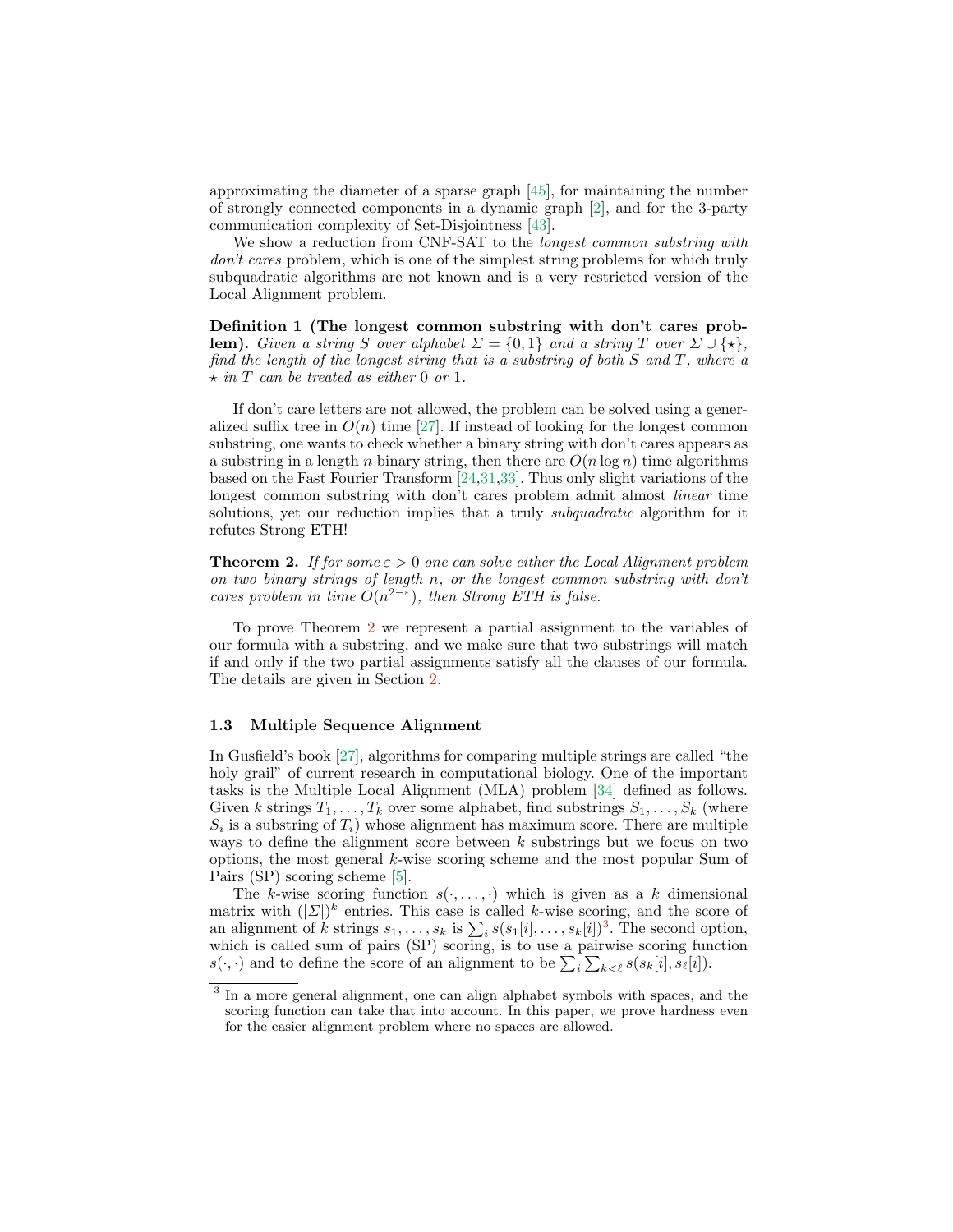The MLA problem on  $k \geq 3$  strings can be defined using either k-wise scoring or SP scoring. Local Alignment is the  $k = 2$  case and both scoring rules coincide.

For both scoring schemes, unsurprisingly, the best upper bound for the problem is  $O(n^k)$  using dynamic programming. The reduction of Wang and Jiang [\[49\]](#page-11-15) from the shortest common superstring problem on  $k$  strings to a polynomial number of instances of the (global or local) alignment problem on  $k + 2$ strings with SP scoring implies that our problem is NP-hard when the number of strings is unbounded. Moreover, the W[1]-hardness results of Bodlaender et al. [\[10\]](#page-10-18) for unbounded alphabets and of Pietrzak [\[42\]](#page-11-16) for constant size alphabets also carry on to our problems, implying that upper bounds of the form  $f(k) \cdot n^c$ for a constant c independent of k and n are unlikely. Huang [\[29\]](#page-10-19) strengthens Pietrzak's reduction from k-clique to the shortest common superstring problem and shows that  $n^{o(k)}$  algorithms for our problems are not possible under the plausible Exponential Time Hypothesis [\[30\]](#page-11-17).

These negative results deliver an important message to biologists, showing that an efficient algorithm for optimally aligning a hundred strings is not likely to exist, yet another pressing question remains widely open: is there an algorithm running in time  $O(n^{k-1})$  or even  $O(n^{k/5})$  for MLA?<sup>[4](#page-4-0)</sup> Such algorithms would imply a major advance in our ability to analyze biological data.

We extend our reduction from CNF-SAT to show that Strong ETH implies a negative answer to our question, when we are interested in  $k$ -wise scoring, even when the strings are binary.

# <span id="page-4-1"></span>**Theorem 3.** If for some  $\varepsilon > 0$  the MLA on k binary strings of length n with k-wise scoring can be solved in time  $O(n^{k-\varepsilon})$ , then Strong ETH is false.

As is stressed in Gusfield's book [\[27\]](#page-10-15), the less general case of SP scoring has more applications in Bioinformatics. Our reduction from CNF-SAT requires the computation of an OR function, which is easy with k-wise scoring yet does not seem possible with SP scoring. We show, however, that the Weighted-k-Clique problem can explain the hardness of getting faster algorithms even for the SP case of MLA.

Weighted k-Clique. The Max-Weight k-Clique problem is as follows. Given a graph  $G = (V, E)$  with integer edge weights, find a k-clique of maximum total weight, or determine that no  $k$ -clique exists. Since  $k$ -Clique is a special case of the problem, the Max-Weight  $k$ -Clique problem is NP-complete and  $W[1]$ hard. The unweighted k-Clique admits an  $O(n^{0.792k})$  time algorithm using matrix multiplication [\[39\]](#page-11-18). When the edge weights are small, one can obtain  $O(n^{k-\varepsilon})$ time algorithms for Max-Weight k-Clique as well, by reducing to a small number of instances of k-Clique. However, when the weights are larger than  $n^k$ , the trivial  $O(n^k)$  algorithm is essentially the best known (ignoring  $n^{o(1)}$  improvements).

We show a tight reduction from Max-Weight  $2k$ -Clique to MLA on  $k$  strings with SP scoring, showing that improving on  $n^k$  time for MLA would also imply that Max-Weight 2k-Clique has faster than  $n^{2k}$  algorithms.

<span id="page-4-2"></span>**Theorem 4.** If for some  $\varepsilon > 0$  the MLA on k strings of length n over an **Theorem 4.** If for some  $\varepsilon > 0$  the MLA on  $\kappa$  strings of tength n over an alphabet of size  $\sqrt{n}$  with SP scoring can be solved in time  $O(n^{k-\varepsilon})$ , then Max-Weight  $2k$ -Clique on n nodes graphs can be solved in time  $O(n^{2k-\epsilon})$ .

<span id="page-4-0"></span><sup>&</sup>lt;sup>4</sup> In the reduction of Bodlaender et al. [\[10\]](#page-10-18) k increases to  $k^2$  and in Pietrzak's [\[42\]](#page-11-16) reduction *n* increases to  $n^7$ .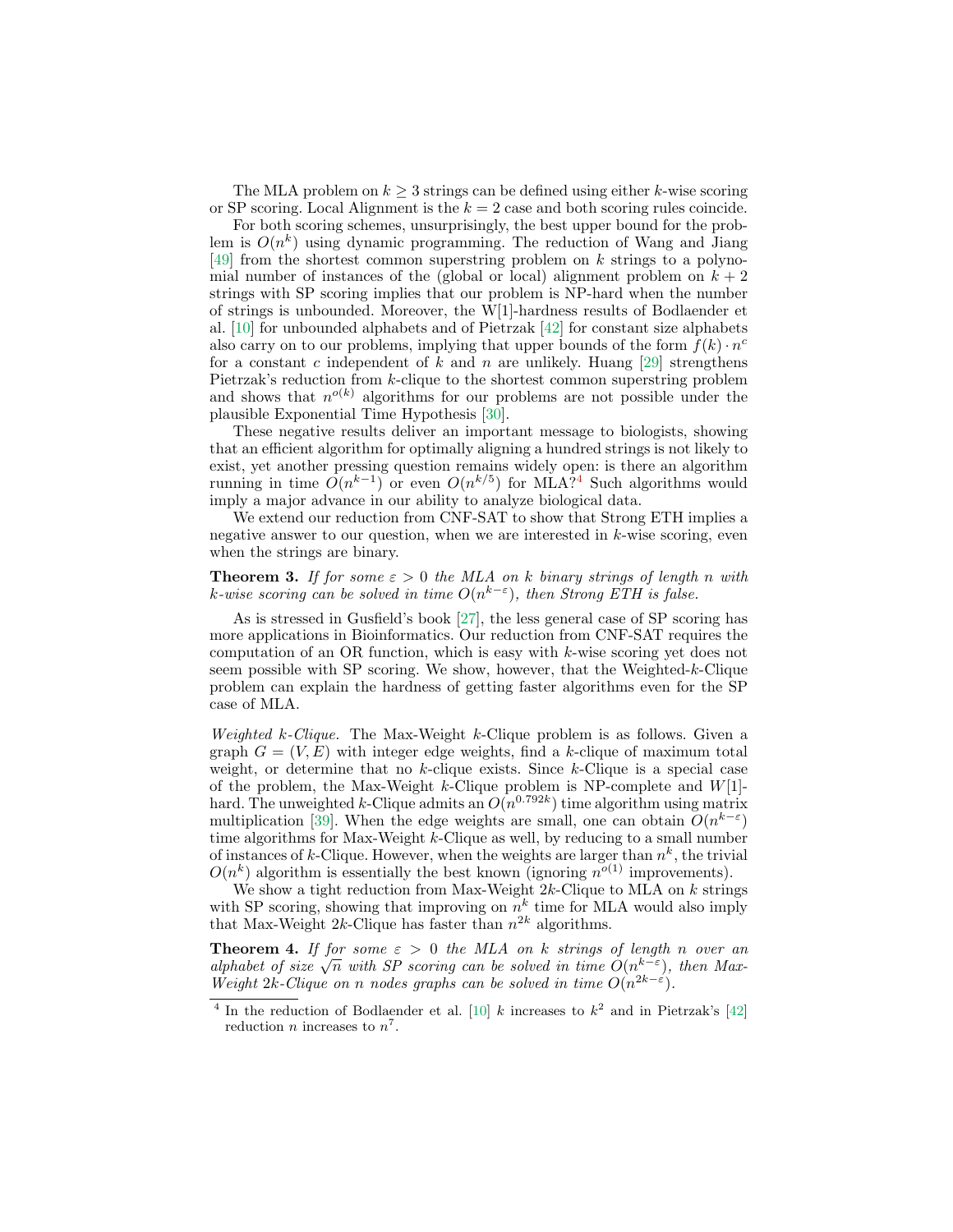An immediate corollary of the above theorem is a conditional lower bound for the Local Alignment problem for two strings, based on the assumption that Max-Weight 4-Clique does not have improved algorithms.

Corollary 1. If for some  $\varepsilon > 0$  the Local Alignment on two strings of length **Corollary 1.** If for some  $\varepsilon > 0$  the Local Alignment on two strings of length n over an alphabet of size  $\sqrt{n}$  can be solved in time  $O(n^{2-\varepsilon})$ , then Max-Weight 4-Clique on n nodes graphs can be solved in time  $O(n^{4-\epsilon})$ .

We note that the special case of Max-Weight k-clique for  $k = 3$  is especially interesting. The Max-Weight 3-Clique problem on  $n$ -node graphs is known to be essentially equivalent to the All Pairs Shortest Paths (APSP) problem, in the sense that if Max-Weight 3-Clique has a truly subcubic algorithm, so does APSP, and vice versa. It is a longstanding open problem whether APSP on nnode graphs can be solved in  $O(n^{3-\epsilon})$  time [\[51\]](#page-11-19). It is thus a major open problem whether Max-Weight 3-Clique is in  $O(n^{3-\varepsilon})$  time for some  $\varepsilon > 0$ . Our current reductions show that a  $O(n^{1.5-\epsilon})$  time algorithm for Local Alignment on two strings would give  $O(n^{3-\epsilon})$  time for APSP, but we suspect that they can be strengthened to show a tighter relationship.

Extensions. In the full version of the paper we also show quadratic lower bounds for well-known generalizations of the Global Alignment problem like Alignment with Gap penalties [\[26\]](#page-10-20) and Alignment with moves [\[36\]](#page-11-20), and for other string problems like Normalized LCS [\[4,](#page-9-3)[21\]](#page-10-21) and Partial Match [\[14,](#page-10-22)[44](#page-11-21)[,9\]](#page-10-23).

### <span id="page-5-0"></span>2 From CNF-SAT to Alignment

In this section we give a reduction from CNF-SAT on  $n$  variables and  $m$  clauses to the longest common substring with don't cares problem on binary strings of length  $N = O(2^{n/2} \cdot m)$  in  $O^*(2^{n/2} \cdot m)$  time. Thus, given an algorithm for this problem that runs in time  $O(N^{2-\epsilon})$  for some  $\varepsilon > 0$ , we can solve CNF-SAT in time  $O^*((2^{n/2} \cdot m)^{2-\epsilon}) = O^*(2^{(1-\epsilon/2)n} \cdot \text{poly}(m))$ , refuting Strong ETH. In the full version of this paper we explain how to get a reduction to Local Alignment on binary strings, proving Theorem [2,](#page-3-0) and give the extension to MLA on  $k$ strings to prove Theorem [3.](#page-4-1)

Our reduction follows the split and list technique introduced by Williams [\[50\]](#page-11-22). In particular, our reduction from CNF-SAT to the longest common substring problem can be obtained by combining his reduction from CNF-SAT to the orthogonal vectors problem on binary vectors and a simple reduction from the latter problem to the longest common substring problem. Below we present a direct reduction from CNF-SAT that makes our extension to MLA on  $k$  strings follow more clearly.

Lemma 1. CNF-SAT over formulas on n variables and m clauses can be reduced to the longest common substring with don't cares problem over strings of length  $O(2^{n/2} \cdot m)$  and constant-size alphabet in  $O^*(2^{n/2} \cdot m)$  time.

*Proof.* Let  $V = \{x_1, \ldots, x_n\}$  be the *n* variables of the input CNF formula  $\varphi$ . We split V into two sets of  $n/2$  variables,  $U = \{x_1, \ldots, x_{n/2}\}$  and  $V \setminus U$ . Let  $A = {\alpha_1, ..., \alpha_N}$  and  $B = {\beta_1, ..., \beta_N}$  be the sets of all  $N = 2^{n/2}$  partial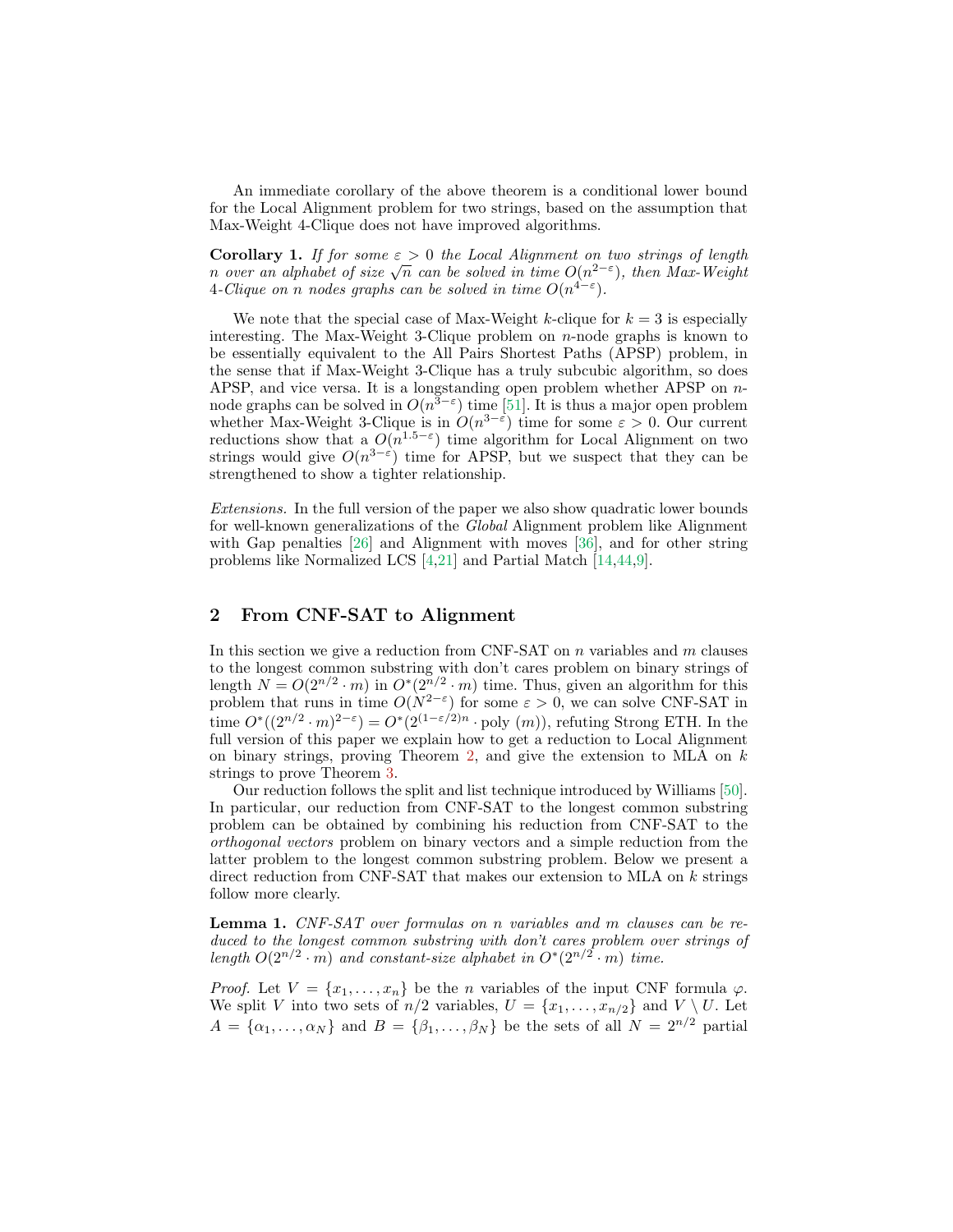assignments of boolean values to the variables in U and  $V \setminus U$ , respectively. Combining two partial assignments  $\alpha \in A$  and  $\beta \in B$  gives an assignment  $(\alpha \cdot \beta)$ to all the variables in the formula. We say that a partial assignment  $\alpha$  satisfies a clause C if  $\alpha$  either assigns TRUE to a variable that appears in C as a positive literal or it assigns FALSE to a variable that appears in C as a negative literal. The key idea of the reduction is the following simple observation, which gives a way of checking the satisfiability of  $\phi$ : The formula  $\phi$  is satisfiable if and only if there are two partial assignments  $\alpha \in A, \beta \in B$  such that for every clause C in the formula at least one of  $\alpha$  and  $\beta$  satisfies the clause C.

The reduction will generate two strings  $S$  and  $T$ . The string  $S$  will have  $N$ segments of length  $5m$  corresponding to the  $N$  partial assignments in  $A$  and each segment will encode which clauses are satisfied by the partial assignment. Similarly,  $T$  will encode the partial assignments in  $B$ . A common substring of  $S$ and T will have to be entirely contained in these segments, and it will be able to be the whole segment only if the two corresponding assignments satisfy all the clauses of the formula. Therefore, the longest common substring will be of length 5m if and only if  $\phi$  is satisfiable.

Let  $C_1, \ldots, C_m$  be the clauses of our CNF formula  $\phi$ . For  $\alpha \in A$  we define the segment string  $S_{\alpha}$  to contain a different symbol in the  $(5j - 2)^{th}$  position  $S_{\alpha}[j]$  according to whether  $\alpha$  satisfies  $C_j$ . Then,  $\forall j \in [m]$ :

 $S_{\alpha}[(5j-4)...(5j)] = [01x_j01]$ , where  $x_j = 1$  if  $\alpha$  satisfies  $C_j$ , and 0 otherwise.

Similarly, for  $\beta \in B$  we define the segment  $T_{\beta}$  as follows.  $\forall j \in [m]$ :

 $T_{\beta}[(5j-4)...(5j)] = [\star 1y_j \star 1]$ , where  $y_j = \star$  if  $\beta$  satisfies  $C_j$ , and 1 otherwise.

Note that we can construct these strings for every  $\alpha \in A$  and  $\beta \in B$  given  $\phi$  in  $O<sup>*</sup>(2<sup>n/2</sup>m)$  time. Finally, we create S by concatenating all the segment strings  $S_{\alpha_i}$  for all  $\alpha_i \in A$  and placing "unmatchable" [000] segments between them, and we create T similarly by concatenating the  $T_{\beta_i}$  segment strings and placing [111] segments between them.

$$
S = S_{\alpha_1} \circ 0^3 \circ S_{\alpha_2} \circ \cdots \circ 0^3 \circ S_{\alpha_N}, \ T = T_{\beta_1} \circ 1^3 \circ T_{\beta_2} \circ \cdots \circ 1^3 \circ T_{\beta_N}
$$

<span id="page-6-1"></span>**Claim 1** The longest common substring of S and T is of length 5m iff there are  $\alpha \in A, \beta \in B$  such that every clause  $C_i$  in  $\phi$  is satisfied by at least one of  $\alpha, \beta$ .

To prove Claim [1](#page-6-1) we first observe that two segments  $S_{\alpha}$  and  $T_{\beta}$  match, giving a common substring of length 5m, if and only if every clause in  $\phi$  is satisfied by at least one of  $\alpha$  and  $\beta$ , which implies that the formula is satisfiable. Then, we need to argue that any common substring of length  $5m$  cannot contain any of our "unmatchable" parts and must therefore correspond to two segments  $S_{\alpha}$ and  $T_\beta$  that match. The details are given in the full version of this paper.

### <span id="page-6-0"></span>3 From 3-SUM to Alignment

In this section we prove Theorem [1](#page-2-0) by proving the following lemma.

**Lemma 2.** For any  $0 < \delta < 1$ , the 3-SUM problem on n numbers can be reduced in  $n^{2-\delta+o(1)}$  time to  $n^{\delta+o(1)}$  instances of the local alignment problem on two strings of length  $\tilde{O}(n)$  over an alphabet  $\Sigma$  of size  $\tilde{O}(n^{1-\delta})$ .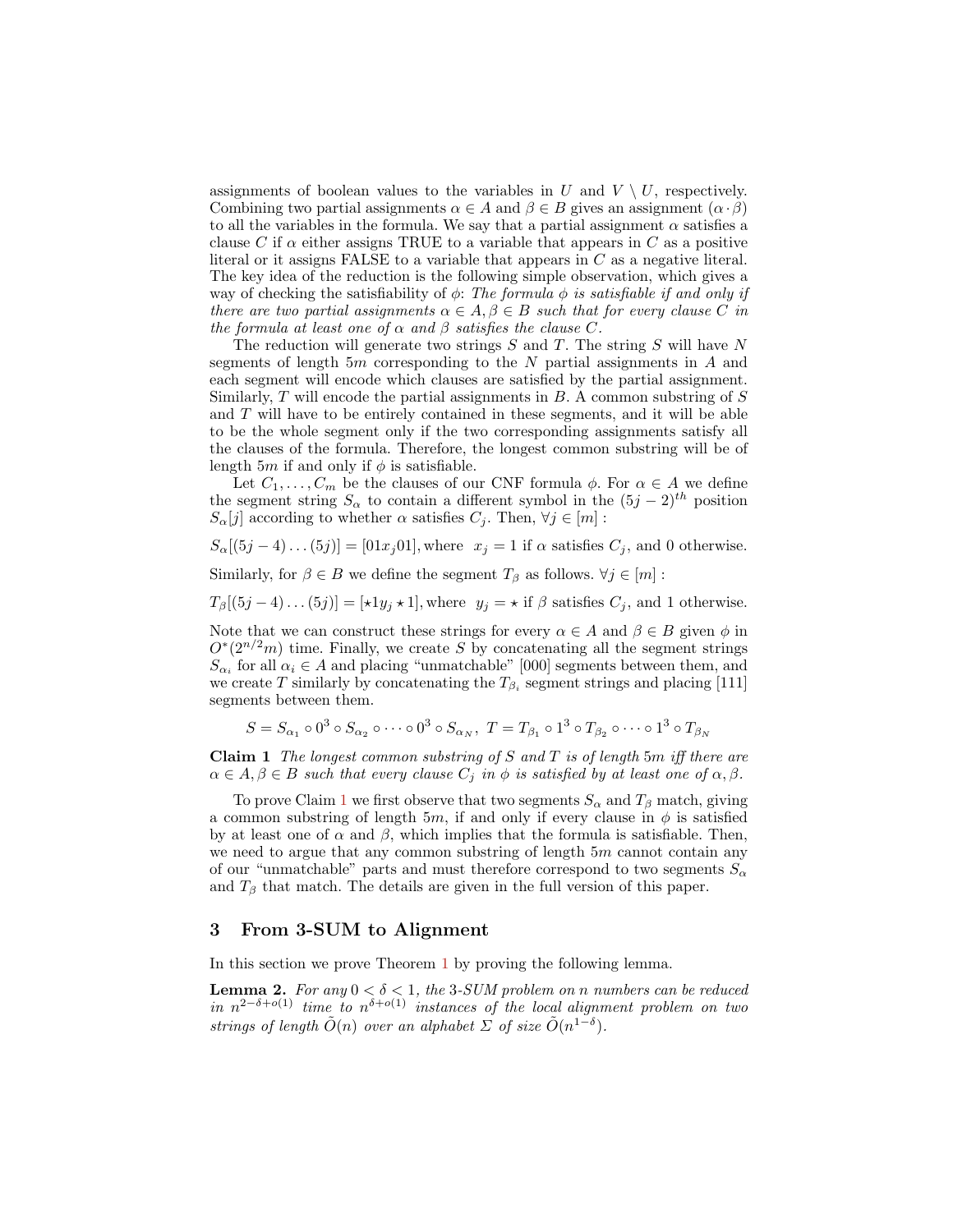*Proof.* Given three lists  $A, B, C \subseteq \{-n^3, \ldots, n^3\}$  of n numbers each, we want to find a triple of numbers  $a \in A, b \in B, c \in C$  that sum to 0. We start by applying a hashing scheme that is due to Dietzfelbinger [\[20\]](#page-10-24) and that has been used in recent works on 3-SUM [\[6,](#page-10-3)[40,](#page-11-3)[32\]](#page-11-4). Let  $R = n^{1-\delta}$ . There is a simple family H of hash functions  $h: \{-n^3, \ldots, n^3\} \to [R]$  such that if we pick a function  $h \in \mathcal{H}$ from the family at random, and hash each element x in our input sets  $A\cup B\cup C$ to the bucket  $B(h(x))$ , we get the following properties:<sup>[5](#page-7-0)</sup>

- Almost linearity. For any three numbers  $a, b, c$ , if  $a + b + c = 0$  then  $(h(a) +$  $h(b) + h(c)$  modulo R is either 0 or 1.
- $-$  Good load balancing. The average number of elements x hashed into a bucket  $B(x)$  is  $3n/R$  and, in expectation, at most  $O(R)$  elements are hashed to buckets with load exceeding  $9n/R$ .

The reduction picks a random hash function  $h \in \mathcal{H}$  and hashes each element x in our lists to a bucket  $B(h(x))$ . For the  $O(R)$  elements that fall in overloaded buckets we can run a brute force check to see if they participate in a 3-sum in  $O(nR)$  time. Therefore, we can assume that we have at most R buckets  $B(1), \ldots, B(R)$ , each containing at most  $t = 9n/R = O(n^{\delta})$  elements. We order the elements in these buckets  $B(i) = \{x_1, \ldots, x_t\}$ , and for each index j from 1 to  $t$ , we will have a separate stage. In stage  $j$  we check whether there is any element c in C such that c is the  $j<sup>th</sup>$  element of its bucket  $B(h(c))$  and  $a + b + c = 0$  for some  $a \in A, b \in B$ . By the "almost linearity" property, it is enough to search for the pair  $a \in A, b \in B$  among the elements a, b for which either  $h(a) + h(b) = -h(c)$  or  $h(a) + h(b) = -h(c) + 1$  (modulo R). To do these checks, in every stage j we create  $n^{o(1)}$  instances of the local alignment problem, as described below. The total number of instances is therefore  $t \cdot n^{o(1)} = n^{\delta + o(1)}$ .

In a recent result by Abboud, Lewi and Williams (Lemma 3.1 in [\[1\]](#page-9-2)), the authors show that we can construct a set of simple  $N = n^{O(1/\log \log n)} = n^{o(1)}$ mappings  $f_1, \ldots, f_N$  from numbers in  $\{-n^3, \ldots, n^3\}$  to vectors in  $\{-p, \ldots, p\}^d$ where  $p = \log n$  and  $d = O(\log n / \log \log n)$  with the following useful property<sup>[6](#page-7-1)</sup>. If three elements  $a, b, c \in \{-n^3, \ldots, n^3\}$  sum to 0, then for some  $i \in [N]$ , the vectors  $f_i(a)$ ,  $f_i(b)$ ,  $f_i(c)$  will sum to the all-zero vector **0**, while if three numbers a, b, c do not sum to 0, then for every  $i \in [N]$ , the vectors  $f_i(a)$ ,  $f_i(b)$ ,  $f_i(c)$  will not sum to the all-zero vector. Note that the entries in each coordinate of our vectors are very small since  $p = \log n$ .

For every triple of numbers  $(i, j, z)$  where  $i \in [N], j \in [t], z \in \{0, 1\}$  we create an instance of the Local Alignment problem, i.e. two strings  $S, T$  over alphabet  $\Sigma$ and a scoring function  $s(\cdot, \cdot)$ . The optimal solution to the  $(i, j, z)$  local alignment instance will determine whether there are three numbers  $a \in A, b \in B, c \in C$ such that

- 1. c is the  $j^{th}$  element in its bucket  $B(h(c))$ ,
- 2.  $h(a) + h(b) + h(c) = z \pmod{R}$ , and
- 3.  $f_i(a) + f_i(b) + f_i(c) = 0$ .

<span id="page-7-0"></span> $\frac{5}{5}$  The value  $h(x)$  is computed by taking a random odd integer a and returning the  $log R$  most significant bits from the number  $a \cdot x$ .

<span id="page-7-1"></span> $6$  The idea is simple: each number is mapped to a vector containing the base- $p$  representation of the number, then enumerate over all guesses for the carries when summing  $k$  numbers in their base- $p$  representation.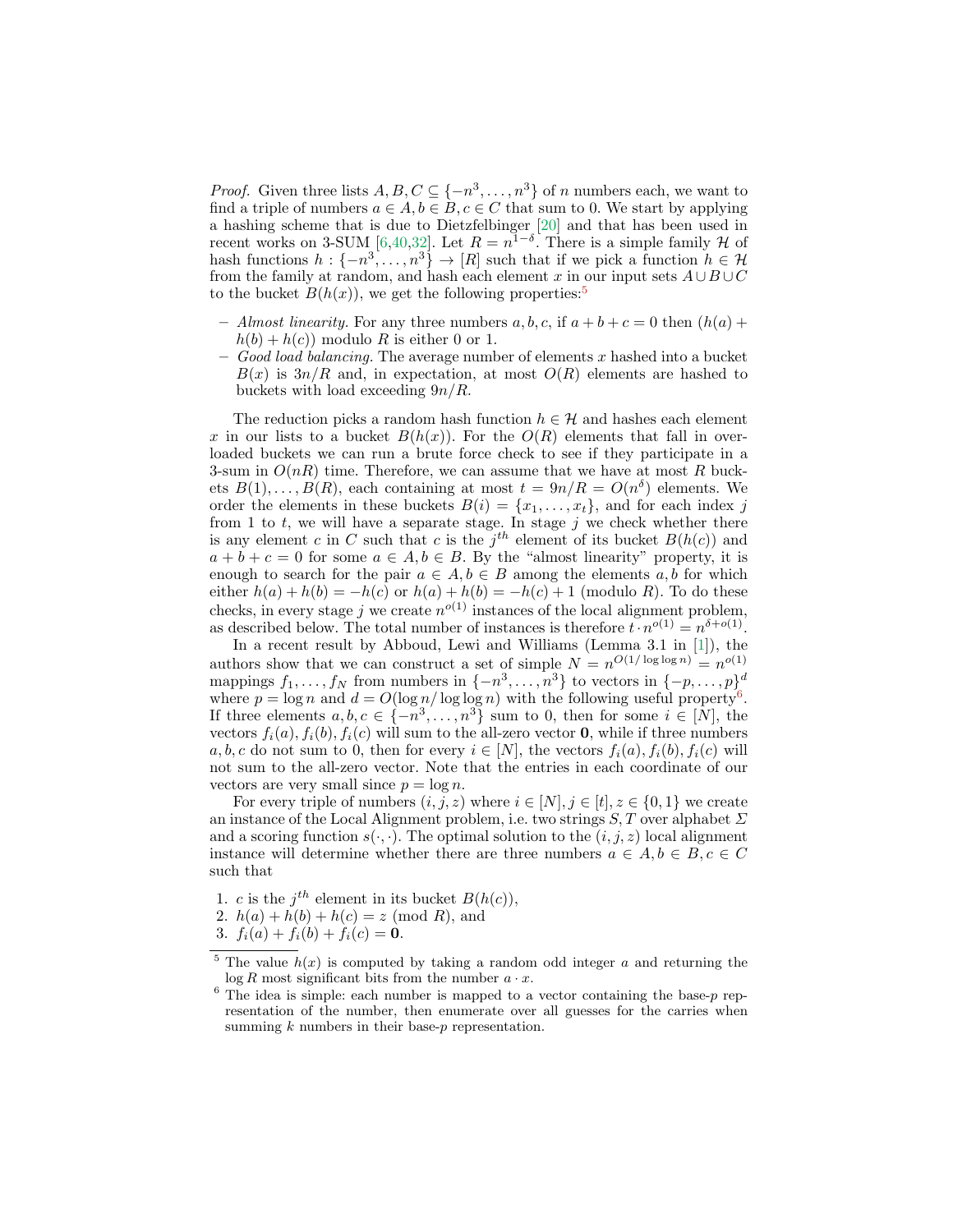If we find a triple satisfying these conditions then we have found a 3-sum, since by the property of the mappings from numbers to vectors described above, condition 3 can only happen if  $a+b+c=0$ . On the other hand, if there is a 3-sum  $a \in A, b \in \mathbb{R}$  $B, c \in C, a+b+c=0$  in our input set, then for some  $(i, j, z) \in [N] \times [t] \times \{0, 1\},$ the above three conditions will hold and we will find this 3-sum. To see this, note that by the property of the mappings there must exist an  $i \in [N]$  for which condition 3 holds, and by choosing  $j \in [t]$  to be such that c is the  $j<sup>th</sup>$  element in its bucket  $B(h(c))$  we satisfy condition 2, and finally, by the "almost linearity" property of our hash function,  $z = h(a) + h(b) + h(c)$  (mod R) is in the set  $\{0, 1\}$ and condition 2 holds as well.

We now describe the Local Alignment instances that we generate for each triple  $(i, j, z) \in [N] \times [t] \times \{0, 1\}$ . Our alphabet  $\Sigma$  will contain a letter  $(h, y)$ for every pair of integers  $h \in [R]$  (which will be used to indicate the value of a hash of a number) and  $y \in \{-p, \ldots, p\}$  (which will represent the value in a coordinate of our vectors). We also add two symbols  $\$_1$  and  $\$_2$  to the alphabet. Note that by our choices of  $p = \log n$  and  $R = n^{1-\delta}$ , we get that  $|\Sigma| = \tilde{O}(n^{1-\delta})$ . As in the reduction from CNF-SAT, the strings will be composed of segments. For every number  $a$  in  $A$  we create the segment  $S_a$  which will have length  $d$ and in its  $\ell^{th}$  coordinate it will contain the letter  $(h(a), f_i(a)[\ell])$ . This letter encodes both the hash of a and the value in the  $\ell^{th}$  entry of the vector  $f_i(a)$ (corresponding to a in our current mapping i). Similarly, for every number b in B we define the segment  $T_b$  so that  $T_b[\ell] = (h(b), f_i(b)[\ell])$  for every  $\ell \in [d]$ . The strings  $S, T$  of our instance  $(i, j, z)$  are constructed by concatenating the segments with \$ signs between them. Let  $A = \{a_1, \ldots, a_n\}$  and  $B = \{b_1, \ldots, b_n\}$ , then  $S = S_{a_1} \circ \$_1 \circ S_{a_2} \circ \$_1 \circ \cdots \circ \$_1 \circ S_{a_n}$  and  $T = T_{b_1} \circ \$_2 \circ T_{b_2} \circ \$_2 \circ \cdots \circ \$_2 \circ T_{b_n}$ .

The scoring function  $s(\cdot, \cdot)$  is defined as follows. Given two letters  $(h_1, y_1)$ and  $(h_2, y_2)$ , the scoring function will lookup  $c \in C$ , where c is the j<sup>th</sup> element in bucket number  $-(h_1 + h_2) + z$  (mod R), and return a score of 1 if  $f_i(c)$  =  $-(y_1 + y_2)$ . In any other case, the returned score is  $-\infty$ . Formally, for any pair of letters  $(h_1, y_1), (h_2, y_2) \in [R] \times \{-p, \ldots, p\},\$ 

$$
s((h_1, y_1), (h_2, y_2)) = \begin{cases} 1 & \text{if } c \in C \text{ is the } j^{th} \text{ element in } B((-h_1 + h_2) + z) \mod R) \\ \text{and } f_i(c) = -(y_1 + y_2). \\ -\infty & \text{otherwise} \end{cases}
$$

We also disallow \$ symbols and gaps in the optimal alignment by giving a score of  $-\infty$  to any pair containing them.

The proof is completed with the following claim that shows that our construction will find a 3-sum if it exists. The details are given in the full version of this paper.

**Claim 2** There are two substrings of S, T in the  $(i, j, z)$  instance achieving a score of d if and only if there there is a triple  $a \in A, b \in B, c \in C$  satisfying conditions 1 to 3 above.

# 4 From Weighted Clique to Alignment

<span id="page-8-0"></span>In this section we obtain efficient reductions for all  $k \geq 2$  from the Max-Weight 2k-Clique problem to the MLA on  $k$  strings with  $SP$  scoring. We can assume that the input graph is complete, by making each nonedge have weight  $-\infty$ .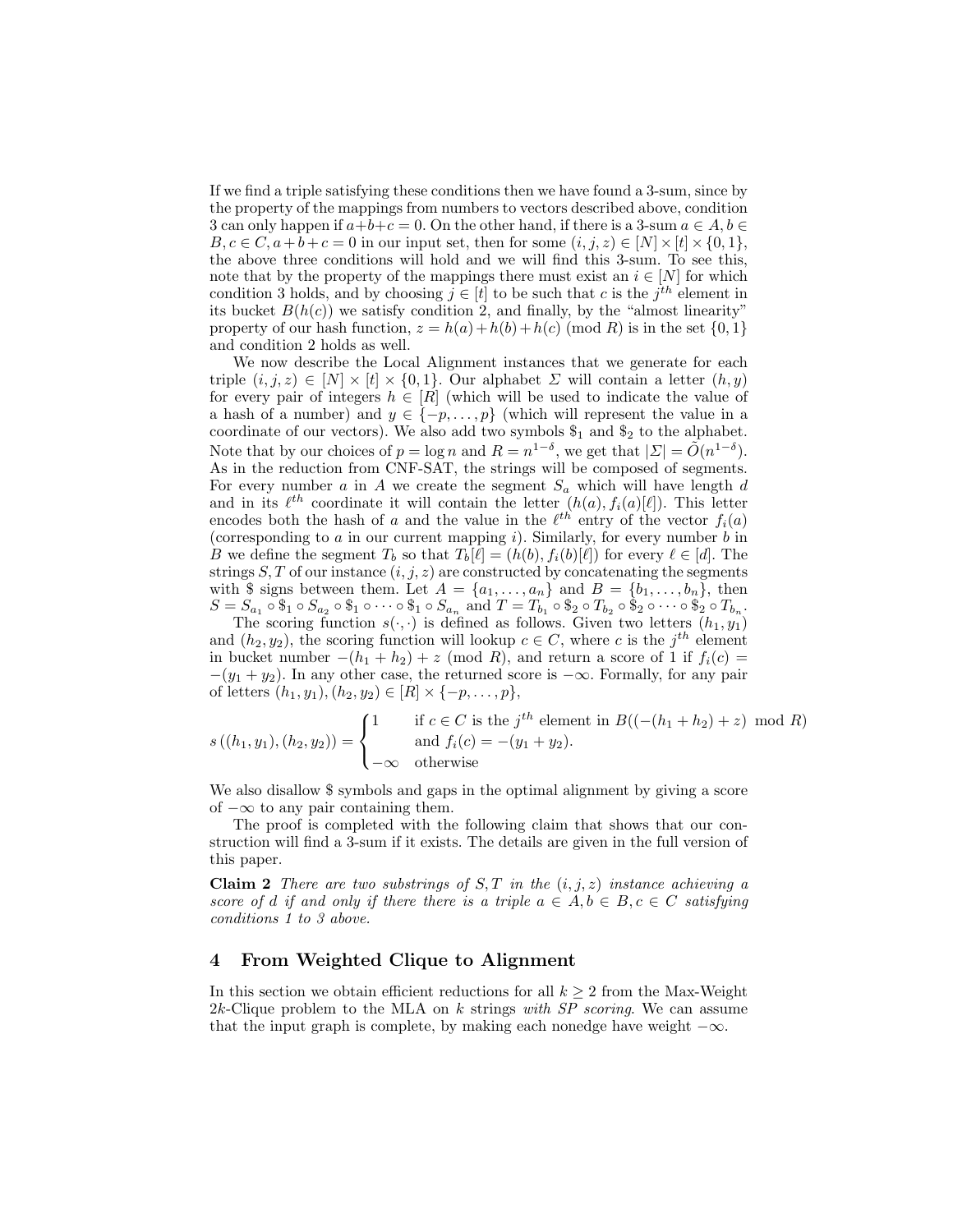**Lemma 3.** Max-Weight  $2k$ -Clique on a weighted graph with n nodes and m edges with weights in  $\{-M, \ldots, M\}$  can be reduced in  $O(mk)$  time to MLA on k strings of length  $O(m(k + \log M))$  and alphabet of size  $O(n + \log M)$ .

An interesting observation about our reduction is that the length of the substrings in the optimal alignment is only  $O(k + \log M)$ , which is quite short, while one could have hoped for faster algorithms for the restricted problem in which we are only looking for short substrings. With more work, one can strengthen the reduction to make the length of the optimal substrings only  $O(\log k + \log M)$ . Theorem [4](#page-4-2) in the introduction is an immediate consequence of Lemma [3.](#page-8-0)

We explain the idea of the proof next and give the formal details in the full version of this paper. Each of the  $k$  input strings will contain  $m$  segments, one for each edge in the graph. These segments will be separated by "unmatchable" \$ symbols so that the scoring function  $s(\cdot, \cdot)$  will have  $s(\text{\$}, a) = -\infty$  for any symbol  $\alpha$  in the alphabet. This will enforce that any solution of positive value must pick a substring from a single segment from each input string. If a solution picks an entire segment corresponding to an edge  $(u_i, v_i)$  from each input string  $i$ , then our construction will guarantee that the score of the segment alignment is exactly  $\sum_{i,j} w(u_i, v_j)$ . Notice that if the vertices in  $\{u_i, v_i\}_i$  are distinct, i.e. the edges  $(u_i, v_i)$  form a matching, then  $\sum_{i,j} w(u_i, v_j)$  is exactly the weight of the 2k-clique formed by these vertices. We make sure that when we align two segments  $(u_i, v_i)$  and  $(u_j, v_j)$  of two different strings  $i, j$ , for each of the weights  $w \in \{w(u_i, v_j), w(u_j, v_i), w(u_i, u_j), w(v_i, v_j), w(u_i, v_i) + w(u_j, v_j)\}\$  there is some coordinate of the segment alignment in which the pairwise score contributes to w. We carefully devise these contributions to obtain that the sum of the scores is exactly the weight of the clique.

Finally, our construction will guarantee that the best solution always picks an entire segment for each input string. We ensure this by beginning and ending each segment with a symbol  $\overline{A}$ , where  $\overline{s}(A, A) = k^2 M$  and  $\overline{s}(A, a) = -\infty$  if  $a \neq A$ . The choice of  $s(A, A)$  guarantees that the optimum solution would always align full segments on top of each other in order to include the  $\Lambda$ ,  $\Lambda$  alignments, and hence the optimum solution corresponds to the maximum weight of a 2k-clique.

Acknowledgements. We would like to thank Kevin Lewi, Ryan Williams and the anonymous reviewers for helpful discussions and comments. The first and second authors were supported by a Stanford School of Engineering Hoover Fellowship, NSF Grant CCF-1417238 and BSF Grant BSF:2012338. The third author was supported by Israel Science Foundation grant 794/13.

#### References

- <span id="page-9-2"></span>1. A. Abboud, K. Lewi, and R. Williams. On the parameterized complexity of k-sum.  $CoRR$ , abs/1311.3054, 2013.
- <span id="page-9-1"></span>2. A. Abboud and V. Vassilevska Williams. Popular conjectures imply strong lower bounds for dynamic problems. arXiv, arXiv:1402.0054, 2014.
- <span id="page-9-0"></span>3. S. F. Altschul, W. Gish, W. Miller, E. W. Myers, and D. J. Lipman. Basic local alignment search tool. Journal of molecular biology, 215(3):403–410, 1990.
- <span id="page-9-3"></span>4. A.N. Arslan, Ö. Eğecioğlu, and P.A. Pevzner. A new approach to sequence comparison: Normalized sequence alignment. Bioinformatics, 17(4):327–337, 2001.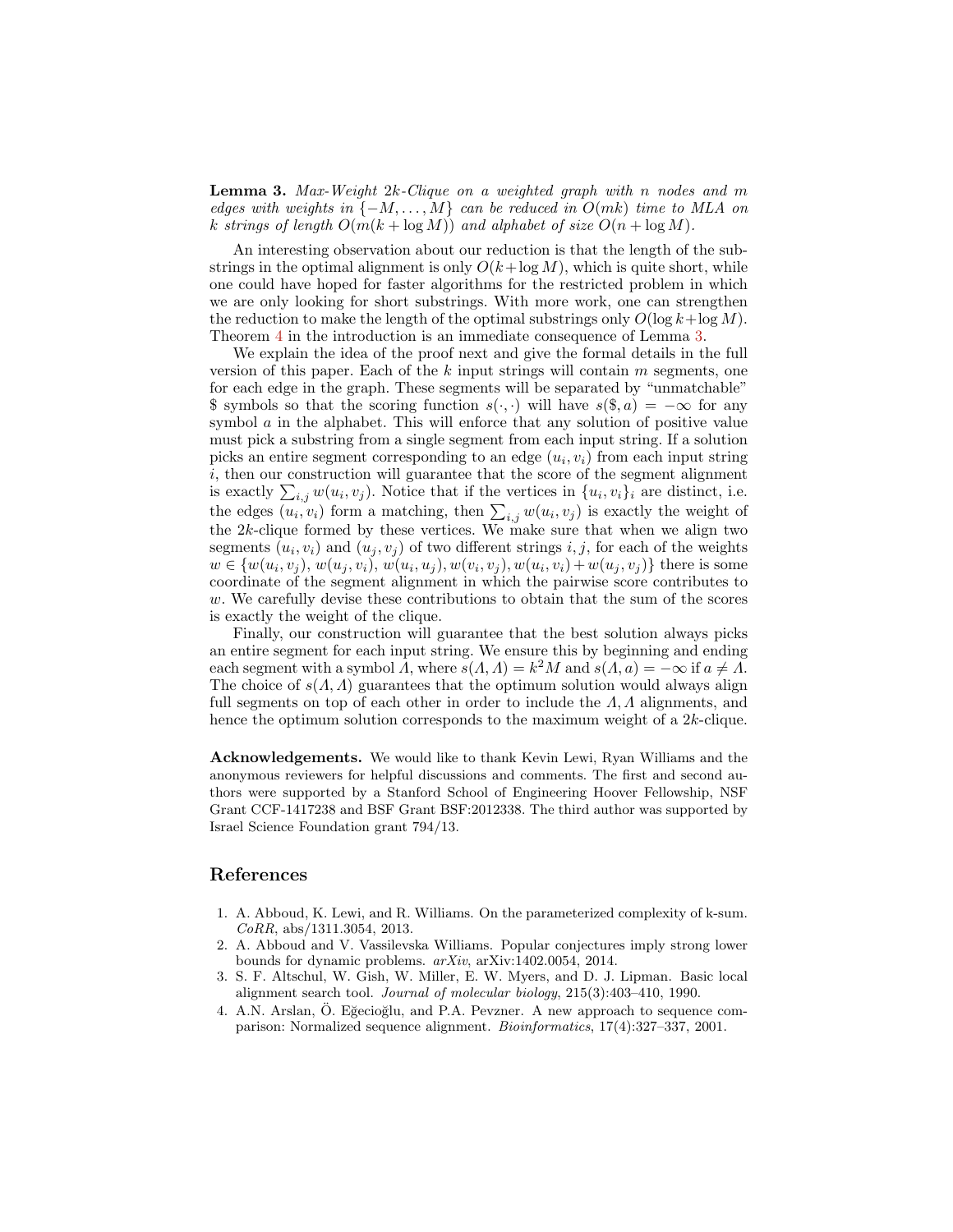- <span id="page-10-17"></span>5. David J. Bacon and Wayne F. Anderson. Multiple sequence alignment. Journal of Molecular Biology, 191(2):153 – 161, 1986.
- <span id="page-10-3"></span>6. Ilya Baran, Erik D. Demaine, and Mihai Pătrașcu. Subquadratic algorithms for 3SUM. Algorithmica, 50(4):584–596, 2008. See also WADS'05.
- <span id="page-10-8"></span>7. Gill Barequet and Sariel Har-Peled. Some variants of polygonal containment and minimum hausdorff distance undertranslation are 3SUM-hard. In SODA, pages 862–863, 1999.
- <span id="page-10-1"></span>8. P. Bille and M. Farach-Colton. Fast and compact regular expression matching. Theoretical Computer Science,, 409(3):486–496, 2008.
- <span id="page-10-23"></span>9. Philip Bille, Inge Li Gørtz, Hjalte Wedel Vildhøj, and Søren Vind. Less space: Indexing for queries with wildcards. In SWAT, pages 283–294, 2012.
- <span id="page-10-18"></span>10. Hans L Bodlaender, Rodney G Downey, Michael R Fellows, and Harold T Wareham. The parameterized complexity of sequence alignment and consensus. Theoretical Computer Science, 147(1):31–54, 1995.
- <span id="page-10-11"></span>11. C. Calabro, R. Impagliazzo, and R. Paturi. The complexity of satisfiability of small depth circuits. In Parameterized and Exact Computation, pages 75–85. Springer, 2009.
- <span id="page-10-9"></span>12. K. Chen, P. Hsu, and K. Chao. Approximate matching for run-length encoded strings is 3sum-hard. In CPM, pages 168–179. Springer, 2009.
- <span id="page-10-7"></span>13. Otfried Cheong, Alon Efrat, and Sariel Har-Peled. On finding a guard that sees most and a shop that sells most. In SODA, pages 1098–1107, 2004.
- <span id="page-10-22"></span>14. Richard Cole, Lee-Ad Gottlieb, and Moshe Lewenstein. Dictionary matching and indexing with errors and don't cares. In STOC, pages 91–100, 2004.
- <span id="page-10-0"></span>15. M. Crochemore, G.M. Landau, and M. Ziv-Ukelson. A subquadratic sequence alignment algorithm for unrestricted scoring matrices. SIAM Journal on Computing, 32:1654–1673, 2003.
- <span id="page-10-14"></span>16. M. Cygan, H. Dell, D. Lokshtanov, D. Marx, J. Nederlof, Y. Okamoto, R. Paturi, S. Saurabh, and M. Wahlstrom. On problems as hard as CNFSAT. In CCC, pages 74–84, 2012.
- <span id="page-10-13"></span>17. Marek Cygan, Stefan Kratsch, and Jesper Nederlof. Fast Hamiltonicity checking via bases of perfect matchings. In STOC, pages 301–310, 2013.
- <span id="page-10-12"></span>18. E. Dantsin and A. Wolpert. On moderately exponential time for SAT. In 13th International Conference on Theory and Applications of Satisfiability Testing, pages 313–325, 2010.
- <span id="page-10-5"></span>19. Mark de Berg, Marko de Groot, and Mark H. Overmars. Perfect binary space partitions. Computational Geometry: Theory and Applications, 7(81):81–91, 1997.
- <span id="page-10-24"></span>20. Martin Dietzfelbinger. Universal hashing and k-wise independent random variables via integer arithmetic without primes. In STACS, pages 569–580, 1996.
- <span id="page-10-21"></span>21. N. Efraty and G.M. Landau. Sparse normalized local alignment. In CPM, pages 333–346, 2004.
- <span id="page-10-6"></span>22. J. Erickson. New lower bounds for convex hull problems in odd dimensions. SIAM Journal on Computing, 28(4):1198–1214, 1999.
- <span id="page-10-4"></span>23. Jeff Erickson. Bounds for linear satisfiability problems. Chicago J. Theor. Comput. Sci., 1999, 1999.
- <span id="page-10-16"></span>24. M.J. Fischer and M.S. Paterson. String matching and other products. SIAM-AMS Proc., 7:113–125, 1973.
- <span id="page-10-2"></span>25. A. Gajentaan and M. Overmars. On a class of  $o(n^2)$  problems in computational geometry. Computational Geometry, 5(3):165–185, 1995.
- <span id="page-10-20"></span>26. O. Gotoh. An improved algorithm for matching biological sequences. J. Mol. Biol., 162:705–708, 1982.
- <span id="page-10-15"></span>27. Dan Gusfield. Algorithms on strings, trees and sequences: computer science and computational biology. Cambridge University Press, 1997.
- <span id="page-10-10"></span>28. E. A. Hirsch. Two new upper bounds for SAT. In SODA, pages 521–530, 1998.
- <span id="page-10-19"></span>29. Xiuzhen Huang. Parameterized complexity and polynomial-time approximation schemes. PhD thesis, Citeseer, 2004.